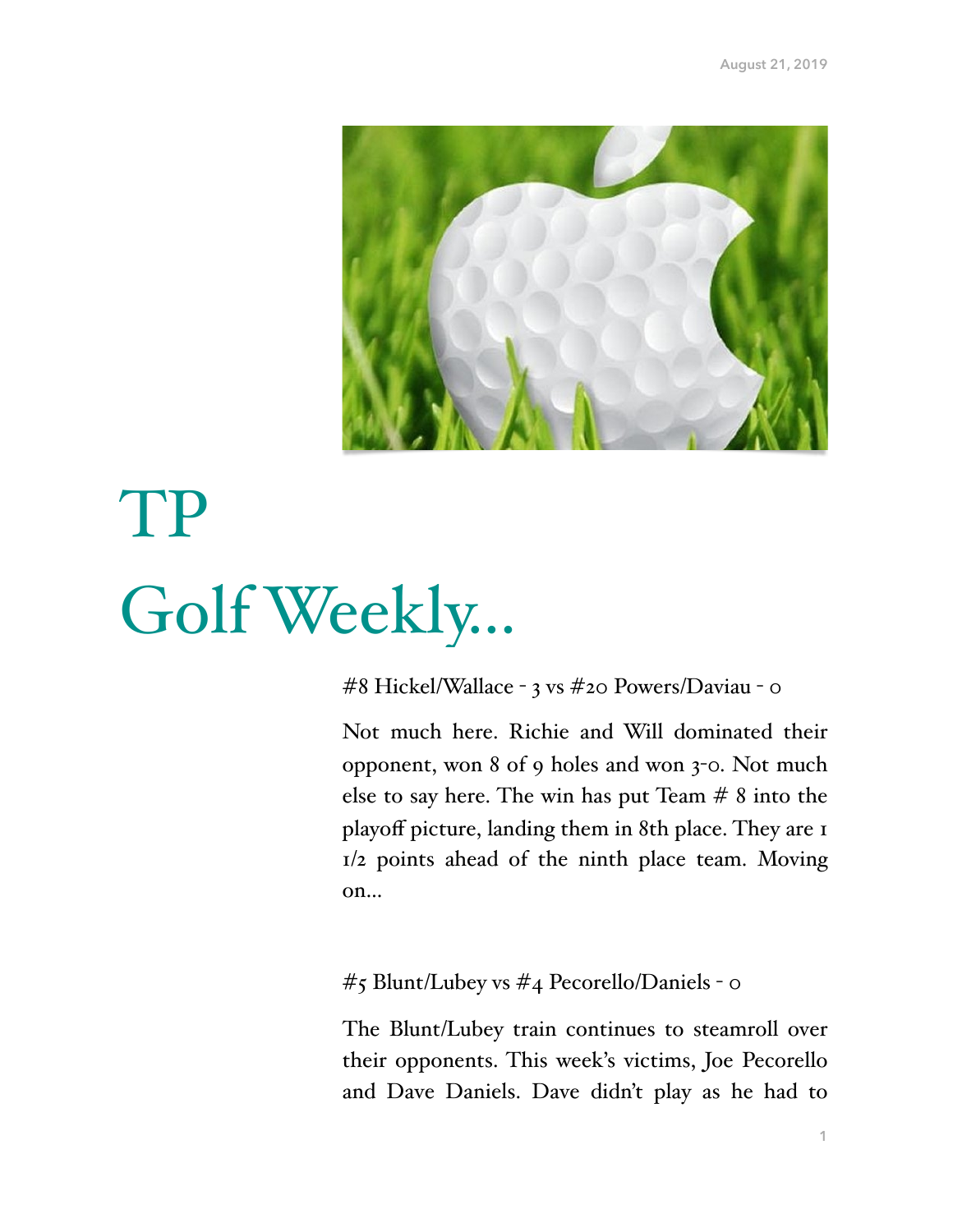drop his child off to school in Boston. My guess is that it wouldn't have mattered if he was here or not as the winners have been on cruise control for weeks. A Birdie on #15 for Mr. Blunt, putting from 25 ", capped a very satisfying day for the first place guys.

#### #19 Bunal/Hamlin - 3 vs #9 Grabinski/Welch. - 0

Gary Grabinski and Lee Welch would win 7 of 9 holes and not win a point, losing to Chris Bunal and Dave Hamlin 3-0. Birdies on  $\#$ 15 and  $\#$ 17 were nice, but the goose egg in points won in this match have dropped his team to the depths of 16th place. "The playoffs are just a dream", said partner Lee Welch after golf, "Gary doesn't have it this year and I'm disappointed in his performance." The win by Bunal and Hamlin moves the winners to 12th place. It's a kiss your sister moment for them. At least they have their pride.

## #12 DeRiso/Gorea - 3 vs #16 Tripp/Sadallah - 0

Frank DeRiso came to golf early today. He felt a special day was coming on. Greg Gorea was ready, willing and able. The match was a thing of beauty for these guys as they would overwhelm John Sadallah 3-0. Dom Tripp is celebrating his last days as a single man and was out of town. Frank's score card was 5 pars, 2 birdies and 2 bogies for an even par total.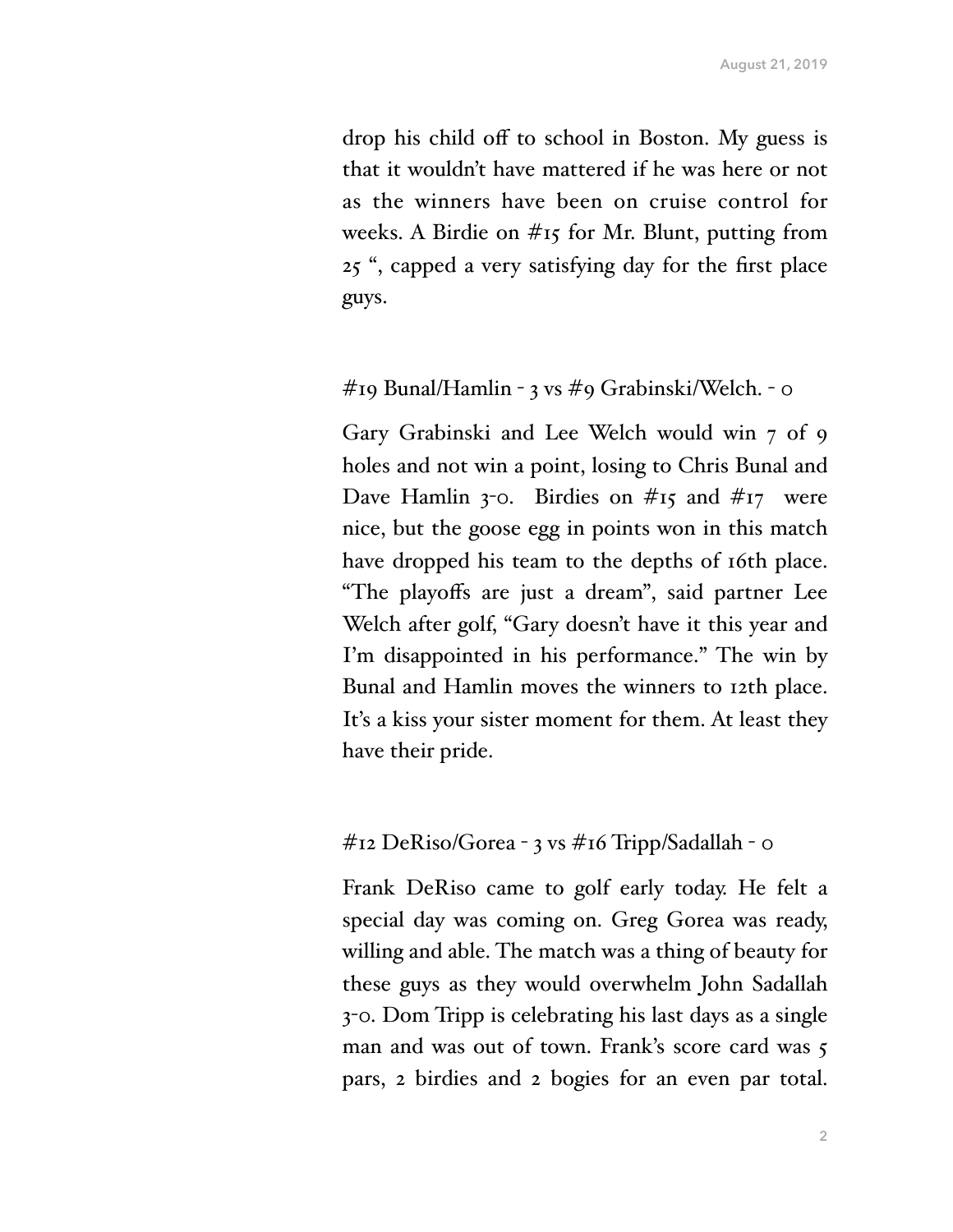Greg also had a very good day shooting a 42, with a birdie on #15. John Sadallah had one of his better days. It wasn't better enough as he lost 7 of 9 holes in getting shut-out.

## #2 Nemers/Banas - 2 vs #7 Cahill/Seward - 1

Don Nemers and used car salesman Tim Banas would win 5 of 9 holes in winning the match over Russ Cahill and Bob Seward. Don would go on to shoot a 36 and his partner chipped in with a 43. Each would have a birdie. Don on  $\#$ 12 and Tim on  $\#$ 17. Russ Cahill didn't have a great day shooting a 46. Partner Bob Seward played well, shooting a 41 in the loss. Russ also had a birdie, #15. With the loss, Team  $#7$  drops to 7th place for the playoffs with one week remaining. The winners maintain their 5th place seeding with their win.

#15 Girmonde/Suppa - 2 vs Girmonde/Girmonde - 1.

Gimpy Tony Suppa and his heavy partner, Dave Girmonde, Jr. would win 6 of 9 holes in beating Pop and Uncle 2 - 1. There is not a lot to report here but the following. Sammy had a horrible day. His troubles continue. He hit a tree on #10 with his tee shot, a tree on #11 with his second shot, a tree on #12 with his tee shot and lost a ball on #14. He also hit 2 shots in the water on  $\#_{17}$ . To end a bad day, Sam would birdie #15. On the winner's side, Dave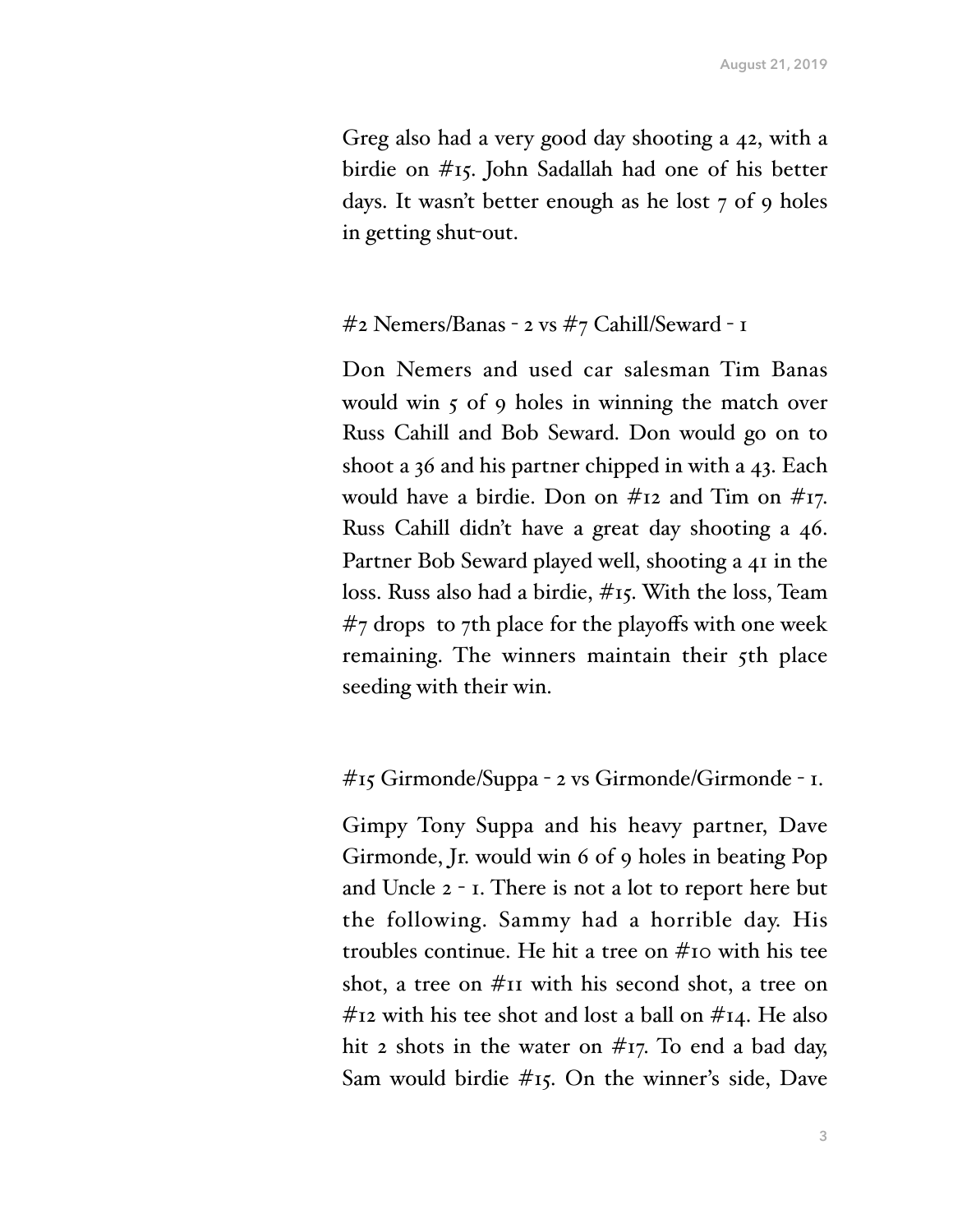Girmonde, Jr., who shot a 36 on the day, hit a booming drive on  $#14$ . With 215 yards remaining, he chose a 6 iron for his second shot. A choked down 6 iron. He would hit his shot to 15 feet. He would proceed to 3 putt for par. I don't know if I should laugh or send him condolences. Suppa would muddle through a so-so day and shoot a 42. Dave, Sr would shoot a 40 and beat Suppa for a point. That's all the good he would share with Sam on this day.

#### #14 Cahill/Stern - 2 vs #1 Brown/Bialak - 1

Before the first tee shot, words were short and tempered with venom. John Bialak wanted to keep score. Dave Stern had the score card. He refused to relinquish the card. So, the match started with a lot of tension. 5 holes later, the score was 3-0-2 in favor of Brownie and the Mayor. By the end of this match, the final tally was  $5-1-3$  in favor of Brownie and the Mayor. But as we all know, that doesn't mean diddly. The final scratch team total was 82 for the Mayor and Brownie and 85 for Stern and Kelley. Did I mention that George Kelley filled in for Peter Cahill? Anyhow, with the seven strokes given to the winners determined the final score. The mayor was very critical of the score keeping, stating it was a very sloppy score sheet. George Kelley would birdie holes 14 and 17 to cap off the win.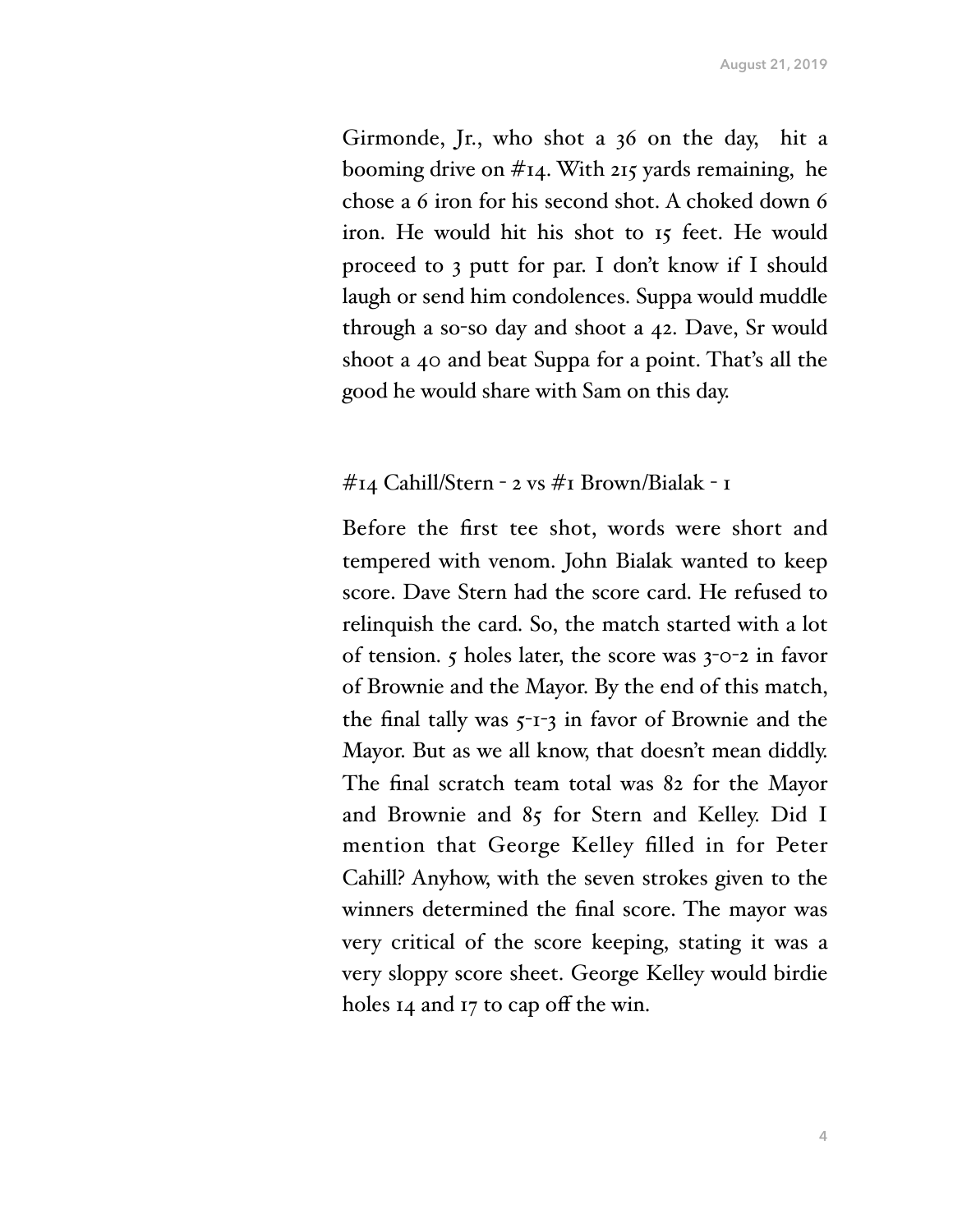# #17 Logue/Garceau - 2 vs #11 Berge/Zegarelli - 1

This match had 3-3-3 score card for each team One guy had a birdie, Shane Berge on #14. There was only 1 stroke given. There isn't much else to say. Team 17 played better than Team 11. End of story.

# #3 Nucci/Gooldy - 2 vs #6 D'Amico/D'Amico - 1

Vinny Nucci and Eric Gooldy would win this match with the help of their opponent. While Gene D'Amico, Sr would have a banner day, his son, unfortunately, did not. His scorecard was a better cribbage hand than a scorecard. Gene Sr. would birdie holes 11, 12 and 17 in route to a season best -1. Vinnie Nucci would also birdie #17. In the Department of Nonsense, the final tally read  $5$ -0-4 in favor of the winners but hey, who cares?

# The 19th Hole…

Wow, 17 birdies were carded last week. Gene D'Amico, Sr. would birdie 3 holes last week, making him the 4th person that accomplished that feat in the last 2 weeks. He also had the only skin last week,